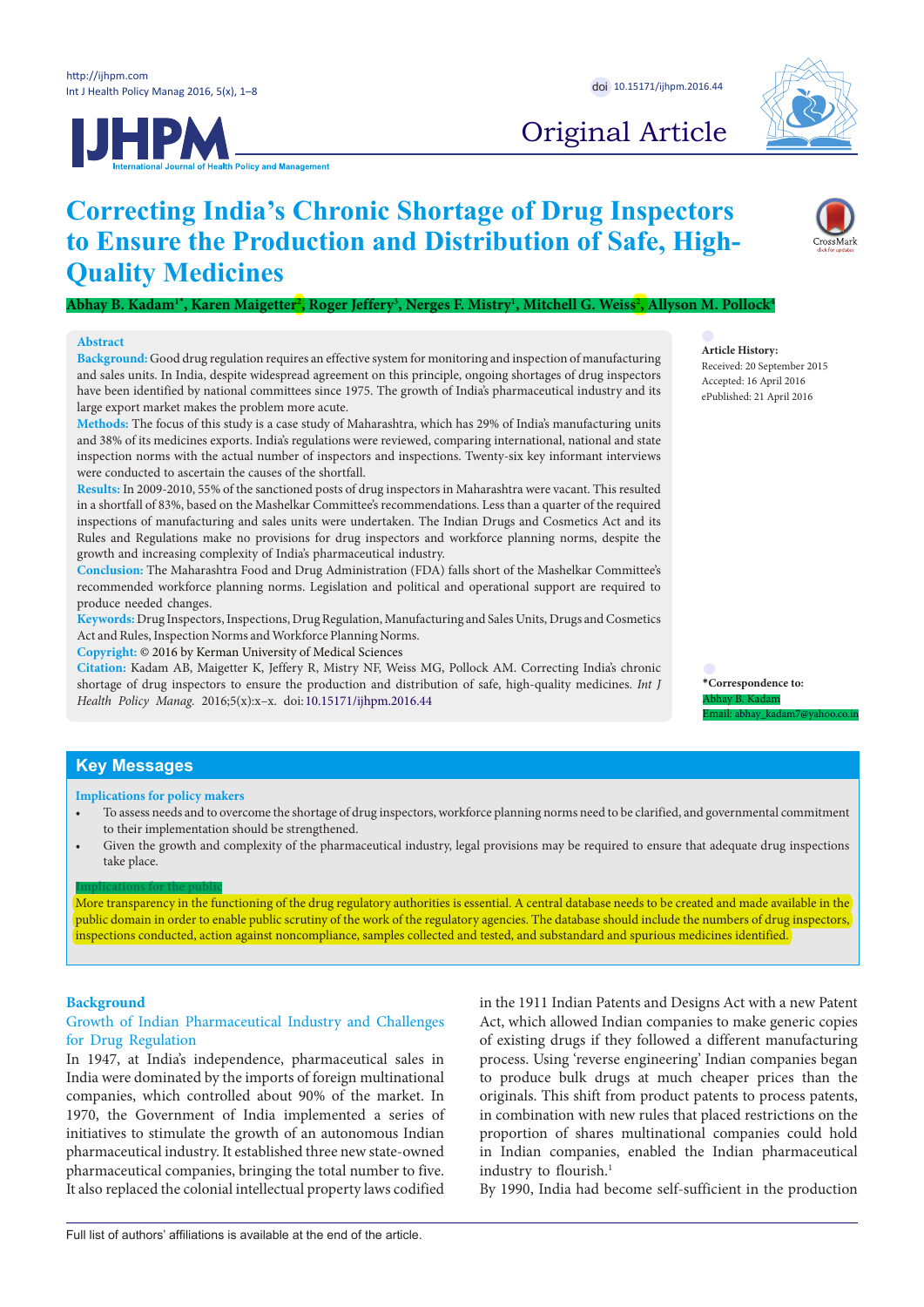of formulations and was close to self-sufficiency in the manufacture of bulk drugs. India joined the World Trade Organization (WTO) in 1995, and in 2005 it introduced new laws to comply with the WTO Agreement on Trade-Related Aspects of Intellectual Property Rights (TRIPS), which reestablished the product patent regime. Today, India is a major producer and exporter of generic medicines with an estimated 10 500 pharmaceutical manufacturing units and approximately 600 000 sales units.2 Indian pharmaceutical companies produce around 60 000 generic drugs and over 400 bulk drugs used in formulations.<sup>1</sup> Nevertheless its reputation has been tarnished by claims that it produces and distributes low-quality, irrational, substandard, and spurious medicines.3-8 In the last decade 7%-8% of drug samples tested in the country were found to be substandard.<sup>2</sup> Maharashtra has 29% of the country's manufacturing units and accounts for 38% of India's exports of medicines.<sup>9</sup> According to the annual plan report for 2011-2012 of the Medical Education and Drugs Department, 8% of the drug samples tested were deemed substandard during 2009-2010.10

In January 2012, the US Food and Drug Administration (FDA) issued a permanent injunction against two manufacturing units of the pharmaceutical giant Ranbaxy Laboratories Ltd. for their lack of compliance to Current Good Manufacturing Practice (CGMP).<sup>11</sup> In 2013, the Government of India asked the Drug Controller General of India (DCGI) to review CGMP compliance of all units of Ranbaxy.12 In January 2014, the US FDA added one more unit of Ranbaxy to its injunction<sup>11</sup> despite the DCGI's favourable national review of all units of Ranbaxy in 2013.

All this highlights the importance of drug inspection, quality monitoring and the role of drug inspectors in maintaining standards and ensuring trust in India's pharmaceuticals production. In order to assess the capacity and quality of India's inspection procedures, information concerning the approved drugs in the country, the number of drug inspectors, the number of inspections conducted and the actions in response to noncompliance need to be analysed. Unfortunately, these data are rarely available in the public domain, and indirect methods for analysis must be used.

# Regulatory Structure in India and the Responsibilities of Drug Inspectors

Under the Drugs and Cosmetics Act, the regulation of the manufacture, sale and distribution of drugs is primarily the concern of the State authorities (State FDAs). The Central Drug Standard Control Organization (CDSCO) is responsible for approval of new drugs, clinical trials in the country, laying down the standards for drugs, control over the quality of imported drugs, coordination of the activities of State FDAs, and providing expert advice to bring about uniformity in the enforcement of the relevant Act.<sup>13</sup>

In each state, drug inspectors are responsible for the inspection of all manufacturing, distribution and sales units, to ensure that manufacturing, sales, distribution, storage and dispensing of medicines proceeds according to the relevant rules and regulations, as amended from time to time, under the Drugs and Cosmetics Act of 1940, and the Drugs and Cosmetics Rules of 1945. Additionally, they are responsible for taking drug samples for testing, conducting raids, taking action against non-compliance, following up legal actions, recalling non-compliant drugs, enforcing drug price control orders, and regulating drug advertising and drug promotion (pp. 53-54).<sup>13</sup>

# History of the Gap in National Statutory Provisions for Inspector and Workforce Norms

For more than four decades national committees have highlighted the shortage of drug inspectors in India. Part of the problem lies in the division of powers and responsibilities between States and the National (Central) government, described in the previous section.

In India, 'the regulation of manufacture, sale and distribution of drugs is primarily the concern of the State authorities.'13 Section 21 of the Drugs and Cosmetics Act 1940 indicates that the Central Government and the State Government have the 'power' but not the 'duty' to appoint drug inspectors. Sections 22 and 23 respectively provide the powers and procedures of inspectors. Section 33 indicates that the Central Government may make rules to stipulate the qualifications of inspectors. The Drugs and Cosmetics Rules 1945 indicate inspector's qualifications (in Rule 49) and duties (in Rules 51 and 52). 'Inspection norms,' however, are not indicated separately in the Act or in the Rules; they are only mentioned under duties of inspectors (Rules 51 and 52). Additionally, both the Act and the Rules lack 'workforce planning norms' for estimating the required number of drug inspectors.<sup>13</sup>

The 1975 Hathi Committee drew attention to the shortage of inspectors, a position which had changed little by 2003. The Mashelkar Committee in 2003 reported that the growth in the number of inspectors had not kept pace with the growth of the industry. At that time there were only 935 inspectors nation-wide. The Mashelkar Committee estimated that 1720 drug inspectors were needed. By 2012, the 59th Parliamentary Standing Committee estimated a need for 3200 drug inspectors—many more than the 1349 sanctioned posts and seriously problematic inasmuch as only 846 of these sanctioned positions were actually filled (Box 1). $2,14,15$ 

Box 1 summarises the key reports and findings of government committees over the last four decades in respect of inadequate testing facilities and shortages of drug inspectors.<sup>2,14-17</sup> The Government has implemented the recommendations of these and other committees only to a limited extent. The Working Group on Drugs and Food Regulation for the 12th Five Year Plan (2012-2017) have proposed achieving compliance with the Mashelkar Committee recommendations by the end of the Plan period.<sup>17</sup>

# Lack of Both Data to Assess and Infrastructure to Perform Drug Inspections

National committee reviews have highlighted key concerns about inadequate data and infrastructure to assess needs and performance and to fulfil obligations for drug inspections. The Mashelkar Committee Report (2003) and the 59th Parliamentary Standing Committee Report (May 2012) acknowledged the non-existence of data banks and lack of accurate information as problems for the drug regulatory system.2,15 The Indian market has a huge number of products, and many trade names (brand names) for approved formulations. CDSCO has a database of approved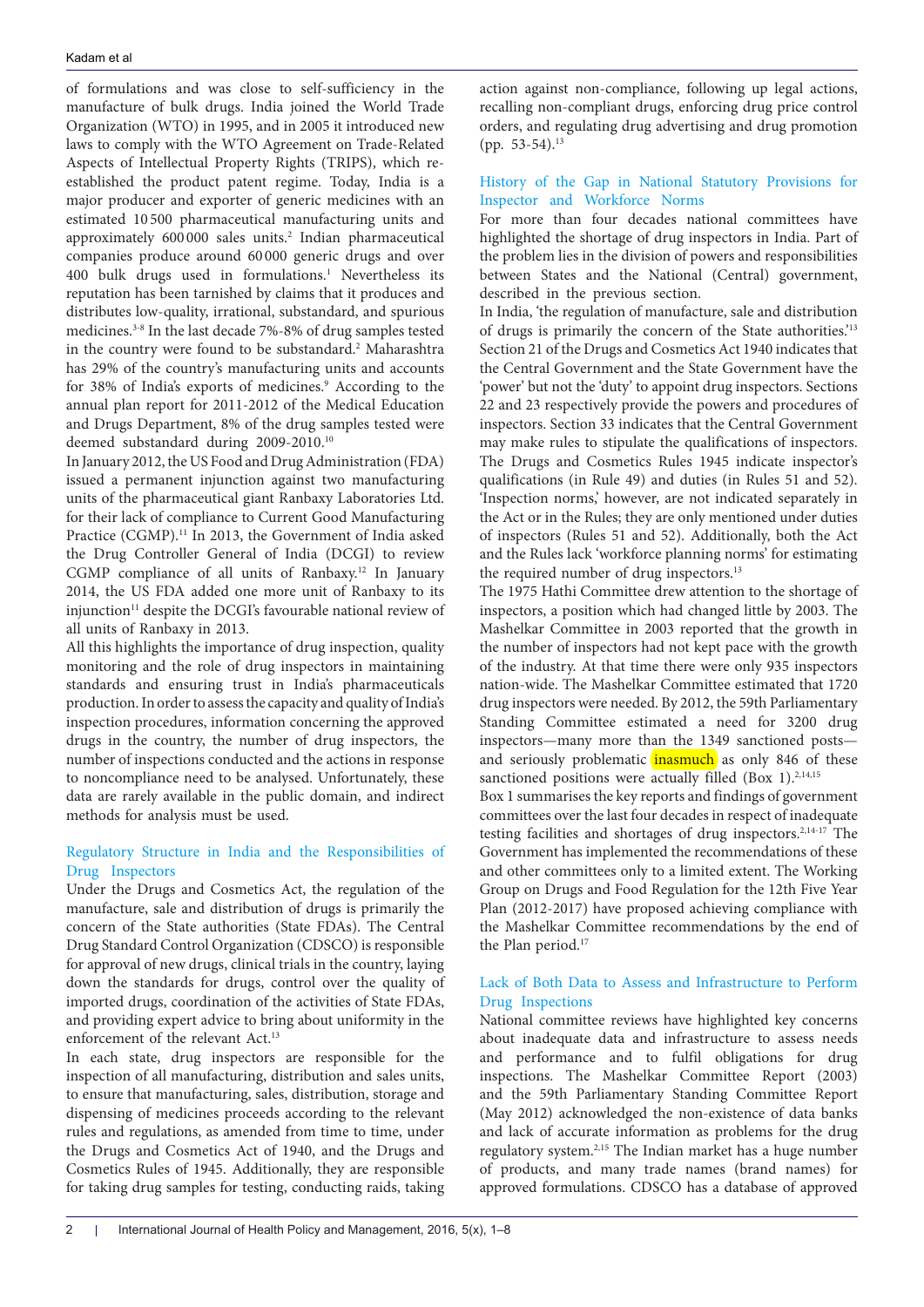# **Box 1.** Shortage of Inspectors Reported Over Four Decades

## **Hathi Committee report on drugs and the pharmaceutical industry, 1975** *(Chapter IX, para 8)14*

*"… the level of enforcement in most of the States is far from satisfactory. The main reasons for this unsatisfactory state are the varying standards of inspection and licensing of drugs firms and the lack of qualified officers in most of the States to supervise drug control operations."*  (This committee estimated 480 drug inspectors were required in the states against the available 369).

## **Task force appointed by Government of India, 1982** *(Quoted by Mashelkar Committee Report)15*

*"... the number of drug inspectors in the States should be increased in keeping with the number of manufacturing and selling premises licensed."*

## Lentin Commission, 1986 (page iii, para 1)<sup>16</sup>

The foreword of this report says*, 'These pages describe and illustrate the ugly facets of the human mind and human nature, projecting errors of judgement misuse of ministerial power and authority, apathy towards human life, corruption, nexus and quid pro quo between unscrupulous license holders, analytical laboratories elements in the industries department controlling the award of rate contracts, manufacturers, traders, merchants, suppliers, the Food and Drugs Administration and persons holding ministerial rank.'*

## **Dr. Mashelkar Committee, 2003** *(page 2, para 3)15*

*"… the problems in the regulatory system in the country were primarily due to inadequate or weak drug control infrastructure at the State and Central level, inadequate testing facilities, shortage of drug inspectors, non-uniformity of enforcement, lack of specially trained cadres for specific regulatory areas, non-existence of data bank and non-availability of accurate information."*  (This committee estimated a requirement of 1720 drug inspectors in the states against the available 935).

# **Working Group on Drugs and Food Regulation for the 12th Five Year Plan (2012-2017)** *(page 8, para 1)17*

*"Strengthening of Drugs Regulatory Mechanisms is one of the major public health interventions. This ensures that safe, efficacious and quality*  drugs are made available to the people. Keeping in view the recommendations of the Mashelkar Committee, it is important that the infrastructure, *both physical and human resource, both at the Centre as well as in the States is substantially augmented."* 

## **59thParliamentary Standing Committee report, May 2012** *(Page 18, para 2)2*

*"... there were approximately 600000 retail sales outlets and around 10500 manufacturing units in the country, which, require just over 3200 Drugs Inspectors. However, in reality, there were only 846 Drugs Inspectors in place against 1349 sanctioned posts in States. Hence, the main problem faced by the States Drug Authorities was inadequate infrastructure, shortage of drugs inspectors, non-existence of data bank and accurate information...."*

formulations but lacks a database for manufacturing licences issued under various trade names by the State FDAs. Information on the number of sanctioned posts of drug inspectors and the actual number of drug inspectors in the different states are not publicly available on the CDSCO website, and few of the state FDAs have their own websites. Essential monitoring information – such as the numbers of inspections conducted, actions against non-compliance, numbers of samples collected and tested, numbers of substandard and spurious medicines detected from tested samples – are not made available by CDSCO.

Weak infrastructure and inadequate capacity are also problems. Over four decades these committees have repeatedly drawn attention to inadequate or weak drug control infrastructure, including lack of manpower at CDSCO, inadequate testing facilities, shortage of drug inspectors, nonuniformity of enforcement and lack of specially trained cadres to assess specific regulatory requirements.<sup>2,14,15,17</sup>

With regard to inspectors and inspection systems, the Mashelkar Committee identified the following problems: lack of effective coordination between Centre and states

- slow recruitment process
- administrative complexities and lack of a performance management system
- insufficient administrative, professional and financial support
- non-uniformity in the interpretation of laws and their implementation

# incompetence of regulatory officials

It also recommended time and motion studies to determine how much time is needed by drug inspectors for inspections, as well as for administrative processes, for the assessment of samples collected, for raids, for hearings for legal cases of non-compliance, and for training.

The findings of the 59th Parliamentary Standing Committee were similar. They highlighted the impact of inadequate resources and support from the Central Government.<sup>2</sup> In response, the 12th 5-year plan recommended a centrally sponsored scheme with 60% finance provided from the Centre and 40% from the States.17

This paper clarifies the context of these concerns, providing a brief account of the normative regulatory requirements for inspection, key concerns of national committees with respect to drug inspection, and a case study of an important State to analyse shortfalls in the number of inspectors, their causes, implications and possible solutions.

# **Methods**

The study was undertaken as part of a larger project, Accessing Medicines in Africa and South Asia (AMASA), funded by the European Union Seventh Framework Programme (EU-FP7) [\(http://www.amasa-project.eu/\)](http://www.amasa-project.eu/). One of the research topics in the AMASA project was the study of regulatory systems and policies for production, quality control and distribution and prescribing and dispensing of medicines. In our case study we examine existing national and international policies and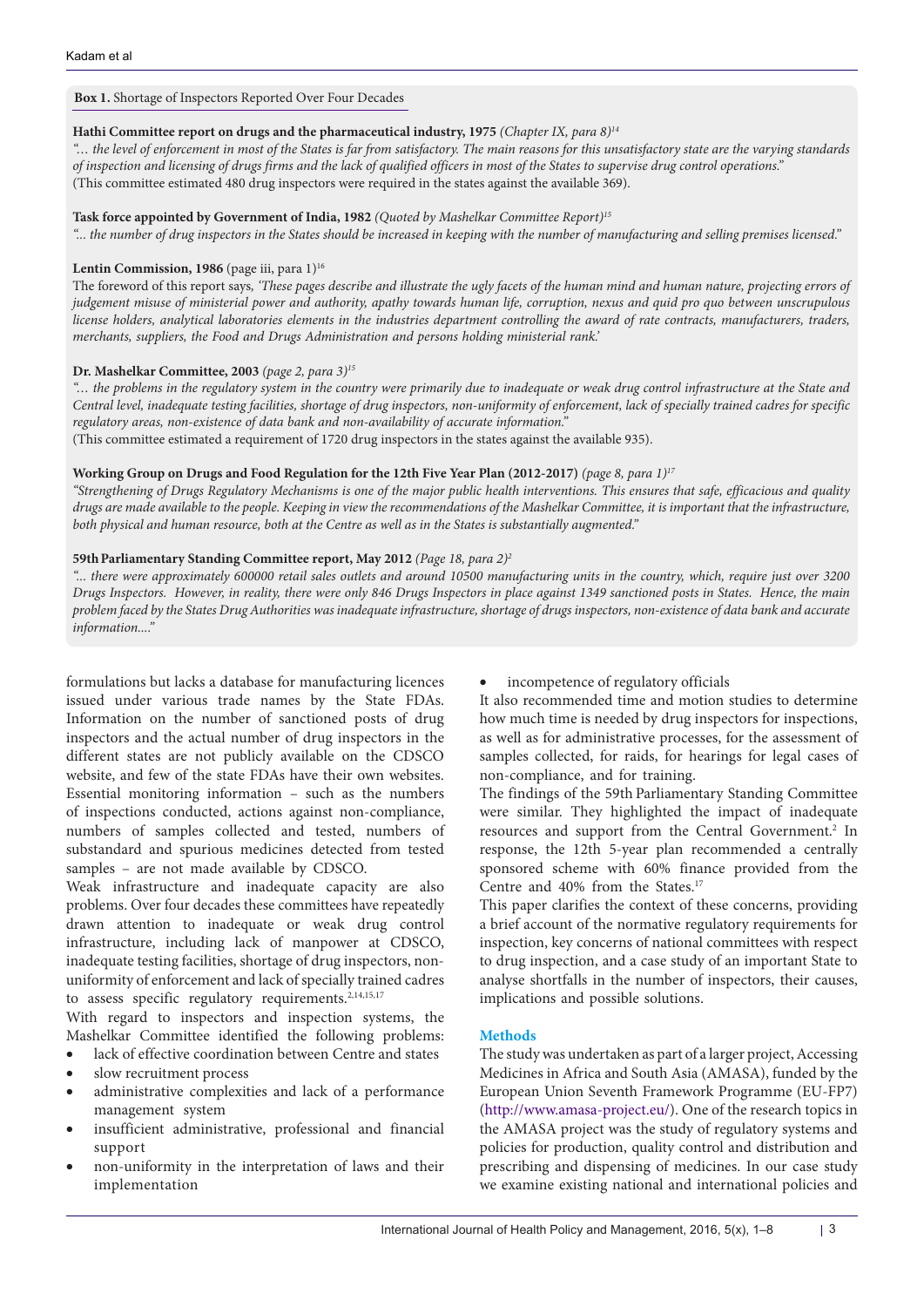regulations with respect to drug inspection in the large Indian state, Maharashtra, with its substantial production capacity.

## Study Setting

The study was conducted in the state of Maharashtra, which is the location of 29% of India's manufacturing units accounting for 38% of the country's exports of medicines. It is foremost among the seven states that generate 75% of India's drug manufacturing capacity. They were designated as category 1 states in the Mashelkar Committee report $^{[1]}$  $^{[1]}$  $^{[1]}$ . Maharashtra also has the largest number of sales units of all Indian States. In the context of the AMASA project, we selected four districts: Dhule, Sangli, Nagpur, and Mumbai city, thereby considering the diverse areas of North, South, East, and West zones of Maharashtra respectively [\(Figure](#page-3-0)).

## Study Design and Data Collection

Information about regulatory capacities was collected from annual reports and government documents on the websites of central and state-level drug regulatory agencies (CDSCO, Maharashtra FDA, etc.) and of ministries and related departments. Web-based searches of the main Maharashtra newspapers and a search of the archives of Pharmabiz, an online pharmaceuticals information service, focussed on information related to the shortage of drug inspectors, its causes and implications. Information about the number of manufacturing and sales units, and the number of inspections conducted, was obtained from a hard copy of the annual plan of the Medical Education and Drugs Department, Maharashtra Government for the year 2011-2012, which was shared with us by one of the key informants we interviewed. Between November 2011 and June 2012 we conducted 26 key informant interviews with 13 regulatory officials, 4 district-level representatives of the Druggists and Chemists Association, 3 Ministry of Health and public health officials, 3 pharmaceutical producers and 3 civil society activists. The key informants were purposively selected based on their positions and responsibilities, and by the priority given to drug regulation indicated by the mandate of the organisations. The availability and willingness of respondents to be interviewed was another consideration. Researchers who conducted and analysed these interviews included AMASA project partner organizations in India, the United kingdom and Switzerland. All had substantial experience with conducting qualitative interview methods and had backgrounds in social science, public health or pharmaceutical development. The key informant interviews were conducted in the local language and English using interview guides with open-ended questions covering topical interests in regulatory structure and capacity, infrastructure, workload management, and enforcement of regulations. The interviews were audio recorded.

# Approach to Data Analysis

Global and national norms for the frequency of drug inspections and the strength of the drug inspector workforce were tabulated for comparison with Indian norms, based on the Drugs and Cosmetics Act and Rules.

Documentary sources were analysed and tabulated to compare the number of manufacturing and sales units, and, where data were available, indicators of the regulatory capacity for India,

<span id="page-3-0"></span>

**Figure.** Selected Study Districts From Maharashtra, India.

#### Maharashtra and the district study sites.

The qualitative data from the key informant interviews were transcribed, translated and then processed using the qualitative data analysis software, MAXQDA version 10. Thematic codes were generated deductively, based on topics of the interview guide, to identify issues concerning the shortfall of inspectors according to our respondents.

#### **Results**

#### Comparisons of Inspection and Workforce Norms

Recommendations for the frequencies of drug inspections and the strength of the drug inspector workforce were compiled, and they are presented in Table 1. These recommendations are from reports of the World Health Organization (WHO), the US FDA and the Medicines and Healthcare Products Regulatory Agency (MHRA). Workforce planning norms of the Mashelkar Committee<sup>15</sup> and the Maharashtra FDA<sup>10</sup> have also been compiled.

Compared with recommendations of the global agencies, Indian norms require more frequent inspections – 'not less than once a year.' Until amended in September 2001, the requirement had been even more demanding – 'not less than twice a year.' The other global and national recommendations have not indicated workforce planning norms. WHO's multi-country study on effective drug regulation (2002) acknowledged the wide international range in the number of units covered by drug inspectors, from a low of 45 to a high of 500.18

According to the Maharashtra State FDA officials and the State FDA Annual Action Plan Report, a drug inspector must inspect 10 manufacturing units per month or 21 distribution/ sales units per month. Although this is not a clear workforce planning norm, it can be used to estimate the number of drug inspectors required to inspect all manufacturing, distribution and sales units in the state at least once a year (Table 1). It is not possible to say how these norms relate to those of other States, because these data are not available in any report nor on the websites of other State FDAs (where such websites exist).

There is no information available to explain how the workforce planning norms of the Maharashtra State FDA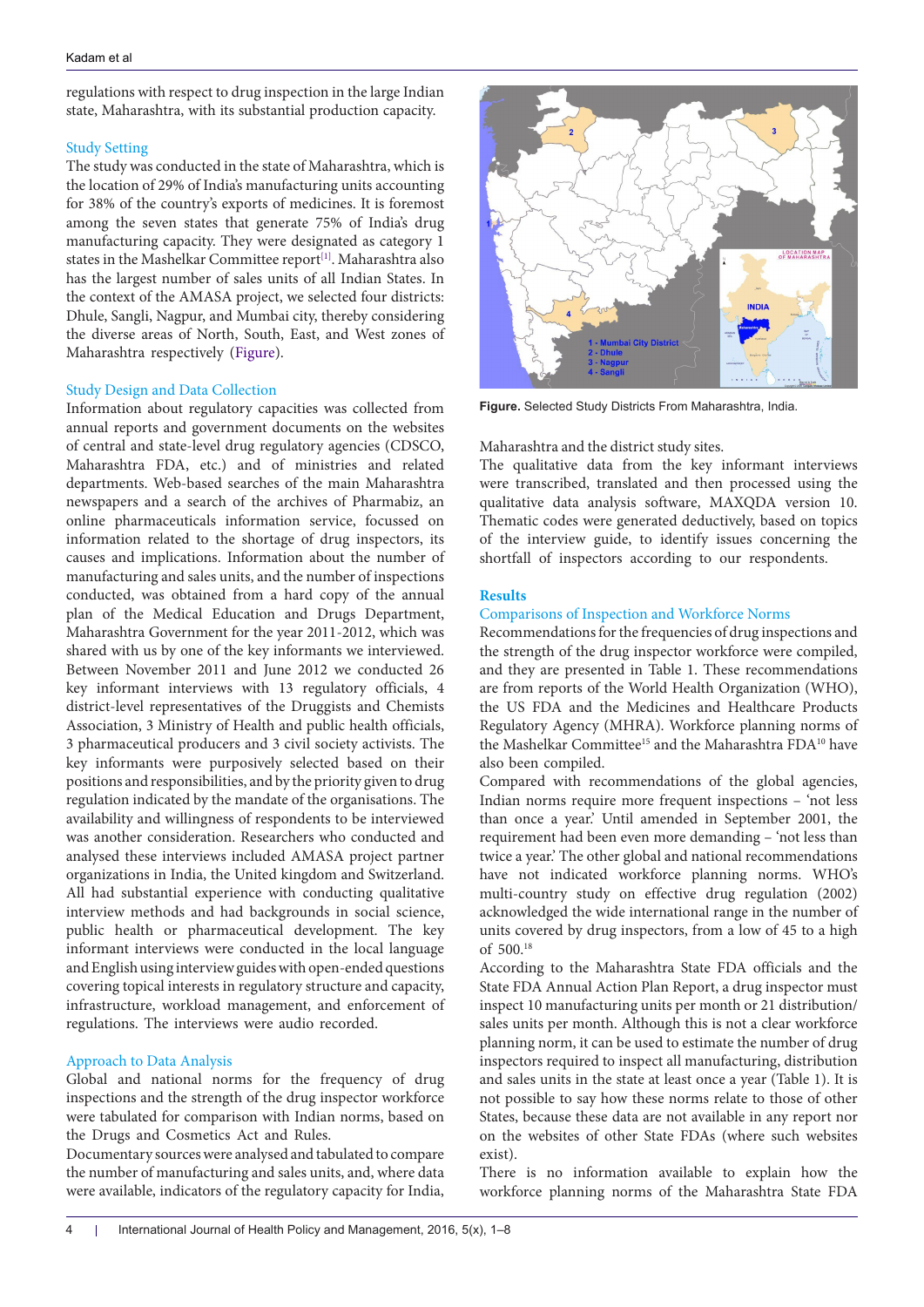**Table 1.** Recommended Frequency of Inspection and Strength of the Drug Inspector Workforce for Manufacturing and Distribution Units According to Authoritative Sources

| Authority                                                                            | <b>Manufacturing Units</b>                  | <b>Distribution Units</b>                   |  |
|--------------------------------------------------------------------------------------|---------------------------------------------|---------------------------------------------|--|
| Frequency of inspection                                                              |                                             |                                             |  |
| India: Drugs and Cosmetics Act and Rules <sup>13</sup> (pp. 53-54)                   | Not less than once a year                   | Not less than once a year                   |  |
| <b>WHO</b>                                                                           | Once every 2 years                          | At least once every 12-18 months            |  |
| US FDA                                                                               | Every 2 years                               | Every 2 years                               |  |
| UK (MHRA)                                                                            | Every 2 years                               | Every 3 years                               |  |
| Drug inspector workforce strength                                                    |                                             |                                             |  |
| Mashelkar Committee <sup>15</sup> (pp. 48-49)                                        | One drug inspector for 50 units             | One drug inspector for 200 units            |  |
| Maharashtra State Food and Drug Regulatory Authority<br>(State FDA) $^{10}$ (p. A21) | 10 inspections per drug inspector per month | 21 inspections per drug inspector per month |  |

Abbreviations: WHO, World Health Organization; MHRA, Medicines and Healthcare Products Regulatory Agency; FDA, Food and Drug Administration.

were derived. The Mashelkar Committee recommendation of 2003 can be traced back to 1982. In June that year, a Task Force appointed by the Government of India recommended 'one drug inspector for 25 manufacturing units or 100 sales units.' In August 2001 the validity of manufacture and sales licences was extended by the Government from 2 years to 5 years[\[2\].](#page-7-1) This extension further amended the requirement of statutory inspections of manufacturing and sales units from 'not less than twice a year' to 'not less than once a year.'<sup>[3]</sup> Based on this, the Mashelkar Committee revised the earlier recommendation to 'one drug inspector for 50 manufacturing units or 200 sales units.'15

# Regulatory Capacities in Maharashtra Compared to Planning Norms

Table 2 shows the number of manufacturing and sales units, the number of expected and actual inspections; and the expected, actual and sanctioned number of drug inspectors with reference to two norms. In 2009-2010, Maharashtra had a 78% and an 83% shortfall of drug inspectors in filled posts based on the Maharashtra FDA and Mashelkar Committee norms respectively. Additionally, the number of posts that were actually filled (73) was 45% of sanctioned posts (161). In 2009-2010, the shortfall of drug inspectors in post was 100% in Dhule, 76% in Nagpur and 89% in Sangli against the workforce planning norms of the Maharashtra FDA, and 100% in Dhule, 82% in Nagpur and 92% in Sangli against the

workforce planning norms recommended by the Mashelkar Committee. In 2009-2010, only 23% of the required inspections were actually conducted in Maharashtra; in the study districts it was 24% in Nagpur and 11% in Dhule and Sangli.

# Acknowledging and Explaining the Shortage of Drug Inspectors

The Druggists and Chemists Association members we interviewed and other key informants acknowledged the existence of these shortfalls, confirming our analysis of insufficient human resources at the district level:

*'For the last three years there was an insufficient number of drug inspectors in the district. For the first time FDA has enough staff, so now hopefully the work will be done properly. But compared to the workload, it is still not sufficient'*  (Member of Druggists and Chemists Association, April 9, 2012).

*'We have a human resource crunch, we are understaffed. We need 500 more drug inspectors'* (Drug Regulatory Official, February 2, 2012).

*'In every district there are 3-4 posts for inspectors, but only one or two are actually filled'* (Drug Inspector, January 17, 2012).

We asked key informants why sanctioned posts were not filled. Most of the regulatory officials were of the opinion that the availability of qualified and skilled human resources

**Table 2.** Number of Manufacturing Units, Sales Units, Inspections and the Actual and Required Numbers of Inspectors in India (2011-2012) and Three Study Districts (Dhule, Nagpur, and Sangli) 2009-2010

|                                                        | No. of<br>Manufacturing<br><b>Units</b><br>(a) | No. of Sales<br><b>Units</b> ab<br>(b) | <b>Expected Inspections</b><br><b>Based on Drugs and</b><br><b>Cosmetics Act</b><br>$(c) = a + b$ | <b>Actual inspections</b><br>conducted: Actual<br>(% of expected) | No. of Drug<br>Inspectors:<br>Appointed<br>(Sanctioned) | <b>Drug Inspectors Based</b><br>on Maharashtra FDA<br>norm: Number Required<br>(Shortfall %)<br>$(x) = (a/10x12) +$<br>(b/21x12) | <b>Drug Inspectors Based</b><br>on Mashelkar Committee<br>norm: Number required<br>(Shortfall %)<br>$(y) = (a/50) + (b/200)$ |  |
|--------------------------------------------------------|------------------------------------------------|----------------------------------------|---------------------------------------------------------------------------------------------------|-------------------------------------------------------------------|---------------------------------------------------------|----------------------------------------------------------------------------------------------------------------------------------|------------------------------------------------------------------------------------------------------------------------------|--|
| India (2011-<br>$2012$ <sup>2</sup>                    | 10563                                          | 600 000 <sup>c</sup>                   | 610 563                                                                                           | Data not available                                                | 846 (1349)                                              | 2469 (NA)                                                                                                                        | 3211 (74)                                                                                                                    |  |
| Maharashtra<br>$(2009 - 2010)^{10}$                    | 1523a                                          | 80417                                  | 81940                                                                                             | 19 195 (23)                                                       | 73 (161)                                                | 332 (78)                                                                                                                         | 433 (83)                                                                                                                     |  |
| Study districts <sup>d</sup> (2009-2010) <sup>10</sup> |                                                |                                        |                                                                                                   |                                                                   |                                                         |                                                                                                                                  |                                                                                                                              |  |
| <b>Dhule</b>                                           | 10a                                            | 2094                                   | 2104                                                                                              | 238(11)                                                           | 0(NA)                                                   | 8(100)                                                                                                                           | 11 (100)                                                                                                                     |  |
| Nagpur                                                 | 95a                                            | 4039                                   | 4134                                                                                              | 1010(24)                                                          | 4(6)                                                    | 17 (76)                                                                                                                          | 22(82)                                                                                                                       |  |
| Sangli                                                 | 32a                                            | 2225                                   | 2257                                                                                              | 246(11)                                                           | 1(4)                                                    | 9(89)                                                                                                                            | 12 (92)                                                                                                                      |  |

Abbreviations: FDA: Food and Drug Administration; NA, Information not available.

<sup>a</sup> only allopathic units; <sup>b</sup>Sales Units – Retail and whole sale pharmacies, distributors, carrying, and forwarding units. <sup>c</sup> Estimates; <sup>d</sup> Segregated data for Mumbai and Mumbai city district is not available.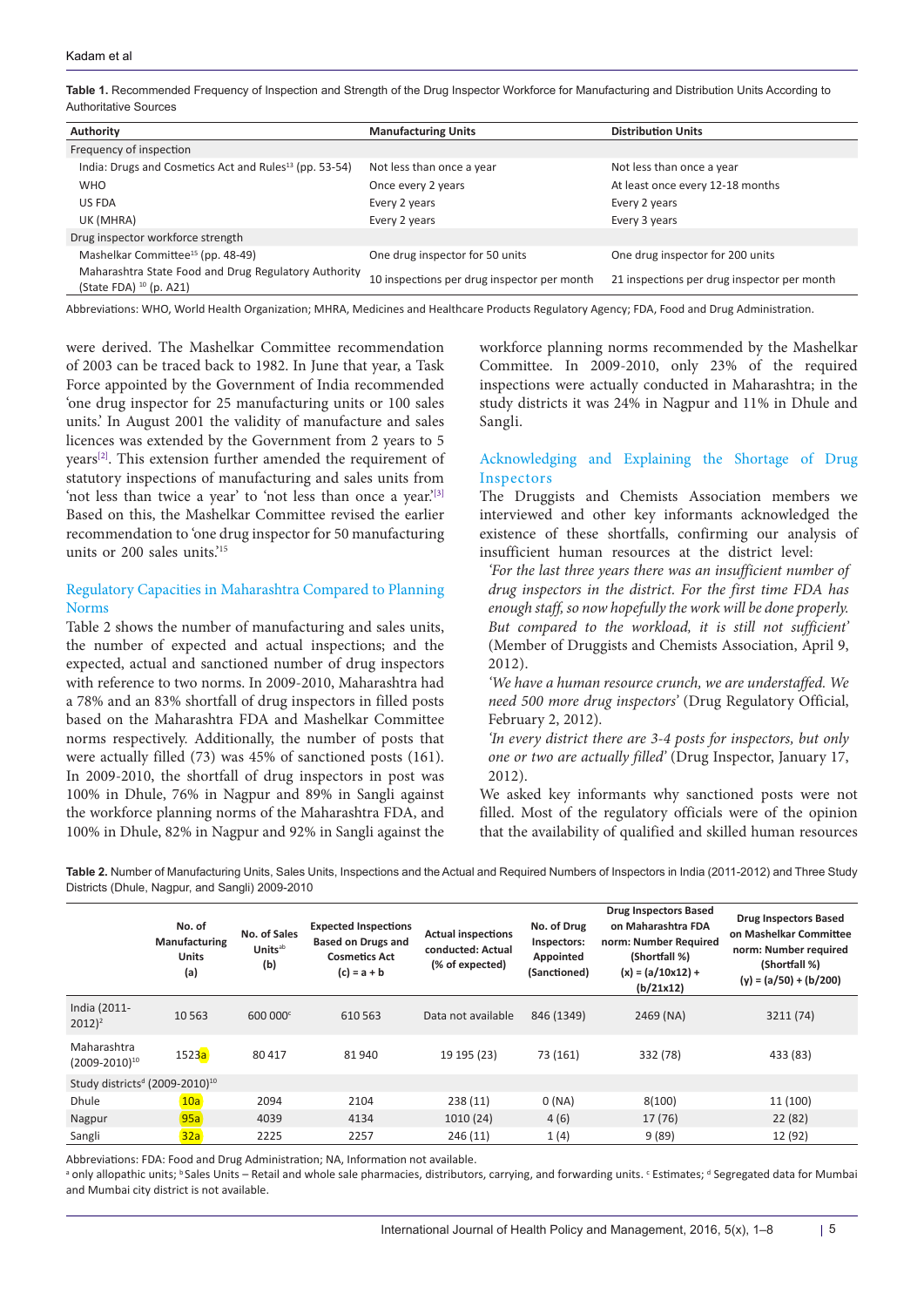was not a barrier. On the contrary, they explained, there were ample training facilities for pharmaceutical education in Maharashtra:

*'In Maharashtra good quality human resource is available. There are 407 institutes for pharmaceutical education and 29000 students are coming out every year from Maharashtra'*  (Drug Regulatory Official, February 2, 2012).

Respondents indicated concerns about the failure of those responsible for filling the posts to consider the relevant experience of those who better understood the needs. They told us that regulatory officials are not involved at any stage in the recruitment process conducted by the Maharashtra Public Service Commission<sup>19</sup>:<sup>[\[4\]](#page-7-3)</sup>

*'In Maharashtra 80 posts were vacant, and it took them 5 years to fill in those posts. So it is not that the government had not sanctioned the post. It is the way the public service commission operates; their selection was challenged, and finally the officers are appointed'* (Retired Drug Regulatory Official, February 24, 2012).

Evidence from newspaper and Pharmabiz accounts indicates that there are a large number of applicants for positions of drug inspector. These sources also report that dissatisfied applicants often filed court cases when their applications were unsuccessful. These accounts show there was no shortage of applicants. Respondents explained that sanctioned posts remained unfilled because of a shortage of funds available to the state FDA, and a long and cumbersome recruitment process. Respondents at all levels were also of the opinion that there were no issues relating to retention of drug inspectors. Most thought that turnover rates were low (although they could not provide figures) and that staff were content with their compensation. Pay bands were adjusted every 5 years by the Pay Commission on the recommendation of the Central Pay Commission. Some key informants, however, suggested that lack of promotion was a problem. Most appointees who join as drug inspectors retire with the same designation or with only one grade of promotion over the course of their service.

# Implications and Concerns About the Shortage of Drug Inspectors

One of the high-level regulatory officials as well as several district level officials admitted that they were noncompliant with the regulations, acknowledging that they could only complete 25% of the inspections of units required annually in Maharashtra:

*"There are at least 75000 distribution and retail units and 1090 manufacturing units. Every unit must be inspected once in a year but it is not possible every time. Only about 25% of the distribution and retail units are inspected as frequently as 'once in a year'"* (Drug Regulatory Official, February 2, 2012).

To manage the workload, drug regulatory agencies at central and state levels implemented various strategies, such as special drives focusing on certain priorities. In such efforts to catch up, inspectors would not undertake a comprehensive inspection. They would focus instead on one or more selected issues, such as the availability of qualified pharmacists, the availability of specific medicines, storage conditions and stock management, so that they could cover more pharmacies.

Producers argued that Indian pharmaceutical companies would conform to self-regulation, because the confidence and faith of customers has substantial impact in a competitive market. Producers said that GMP certification based on the regularity of robust inspections is rigorous. They recognised the possibility that inspections might be unannounced:

*'I want to make sure that drugs have adequate potency and efficacy when we manufacture and send them to the market. Because once you get a bad name, it is very difficult to get back the confidence of your customers. Now Indian companies are exporting to highly regulated markets. No manufacturer in his or her right mind really wants to be faulted in any way. Now many plants in India are approved by US FDA or EU's EMA. Now US FDA has an office in New Delhi. They can come and check within 24 hours. You can't afford to have deficiency in any way. You have to be compliant with all the procedures and processes and so on'*  (Pharmaceutical Producer, November 15, 2011).

Regulatory officials also reported that they focus more on those manufacturers who have a history of poor compliance:

*'Drug inspectors know which manufacturers have a good compliance record and those who are not having good compliance records. Those who are very good in selfregulation and very punctual and keen about compliance are not focused on by the Drug Inspectors'* (Drug Regulatory Official, February 2, 2012).

The need for planning to cope with the proposed expansion of the capacity for testing samples in drug regulatory laboratories in Maharashtra was also recognized. Key regulatory officials reported that in Maharashtra, the two state-level laboratories– one in Mumbai and the other in Aurangabad–had the capacity to test 8000 samples per year, which amounts to almost 20% of India's capacity. A senior official reported that Maharashtra had proposed scaling up its drug testing capacity tenfold, from 8000 to 80 000 samples per year. This is almost double the country's current sample testing capacity. However, such aims to expand capacity for drug testing in new laboratories imply a complementary obligation to increase the number of drug inspectors. None of the respondents provided any indication of coordinated planning for that.

Members of The Druggists and Chemists Association in Maharashtra said that, despite issues related to a few stringent regulations, the association co-operates effectively with the State FDA to tackle issues related to substandard and spurious medicines, drug recalls and inspections:

*'FDA does not trouble unnecessarily, but if the member is found non-compliant then FDA takes actions. The Association also does not support anyone who is doing wrong practices. We have a strong network of our members, which helps us in restricting entry of spurious drugs in our market and also during drug recalls'* (Member of Druggists and Chemists Association, April 9, 2012).

Not surprisingly, in view of the accusations that have been leveled at Indian companies, producers reported that inspections were carried out with great efficiency:

*'The GMP inspections are very rigorous. They check whether we are compliant with so many requirements; they really want a proof whether we have done it. If they are not satisfied, they do not give approval. The regular inspections are unannounced or surprise inspections'* (Pharmaceutical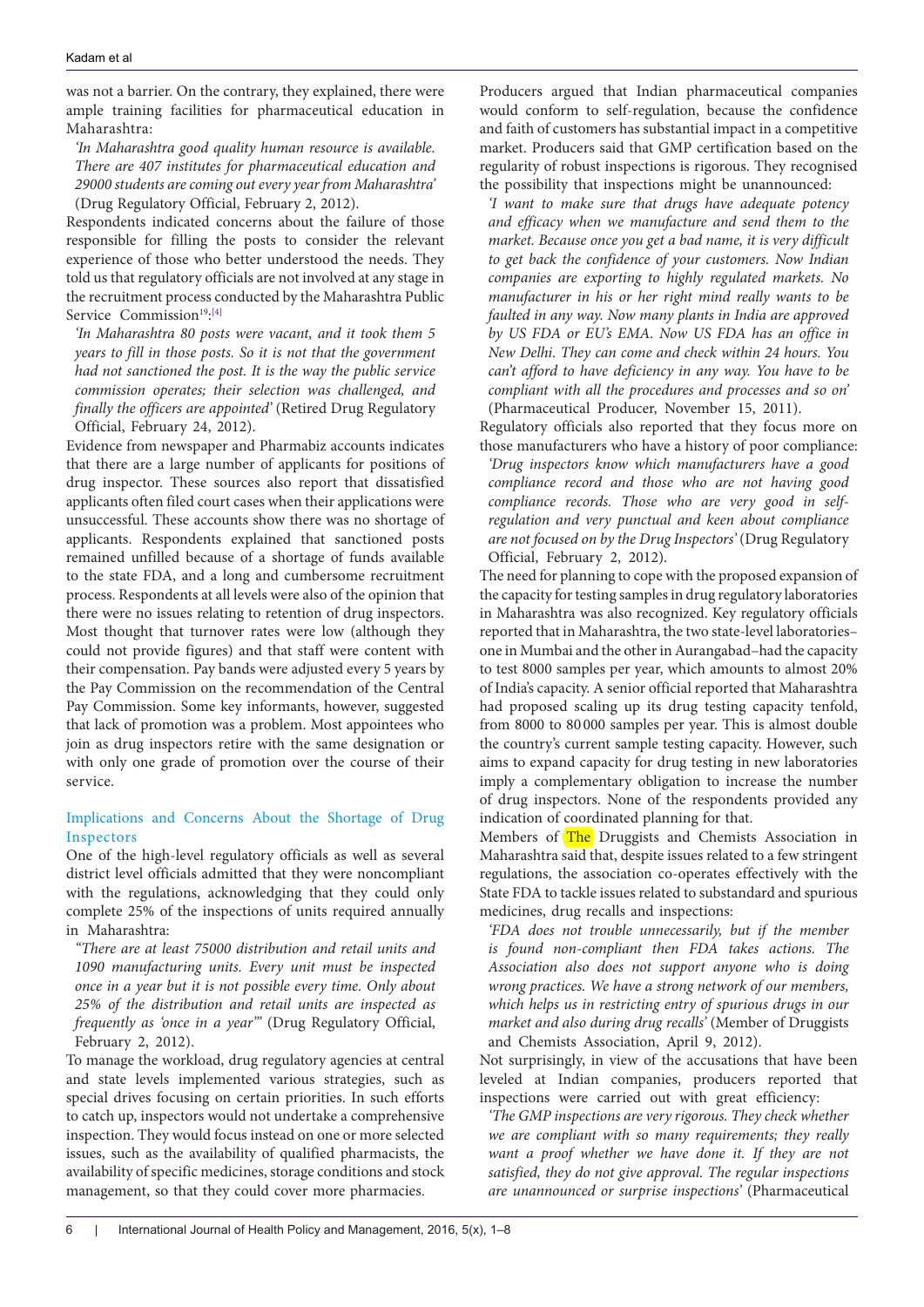#### Kadam et al

Producer, November 15, 2011).

However, drug inspectors noted one barrier to effective inspections of distribution sites – the absence of a code of good distribution practices (GDP):

*'Good distribution practices are not codified in India. You have licensing requirements wherein it would be specified as to how you deal with medicines, how you purchase, how you store, how you sell. That is a statutory requirement. But internationally, good storage practices and good distribution practices form part of either guidelines or the regulations. That is not the case under the drugs rules here'* (Retired Drug Regulatory Official, February 24, 2012).

*'There are two aspects, one is warehousing and the second one is transport. GDP is responsible for storage and not transportation. We call them wholesale licenses; whether he is a carrying and forwarding (C&F) agent or a big distributor or a small distributor or a wholesaler, and once a year we do the inspection for most of them'* (Drug inspector, January 17, 2012).

## **Discussion**

This is the first study to identify the magnitude and examine the reasons for the shortfall of drug inspectors in the state of Maharashtra and in selected districts. Maharashtra has struggled to recruit the sanctioned 161 posts of drug inspectors. Though availability of skilled human resource was not perceived as a major problem in Maharashtra, delay in recruitment, court challenges, a slow recruitment process and lack of career opportunities were described as reasons for the continuing failure to reach the desired standards.

Despite the long list of job responsibilities of drug inspectors,<sup>13</sup> both the State and Central governments are now expanding the role and increasing the workload of drug inspectors. For example, in addition to their current tasks, the CDSCO has proposed that drug inspectors will also inspect clinical trial sites once a year.<sup>20</sup> Expanded capacity for lab testing will further add to drug inspectors' workloads. They will receive reports more quickly, and they will be expected to follow up on more samples collected during inspections.

The Mashelkar Committee noted that India has well-drafted legislation, which is in line with recommendations of the WHO 2002 multi-country study for effective regulations, but that its enforcement at several levels has been inconsistent because of the multiplicity and the variable quality of the enforcement authorities.15 The WHO study recommended a single country-wide agency to prevent fragmentation and uncoordinated delegation of powers that impede regulatory effectiveness.15,18

Since 1975 several committees and reports have recommended establishing a National Drug Authority (NDA).14,15 The Pharmaceutical Research and Development Committee (1999) and Drug Policy (2002), as well as the Mashelkar Committee, all recommended the comprehensive strengthening of the CDSCO as an alternative to a new NDA.15 This recommendation has still not been implemented, $2,17$ however, nor has an NDA been established.

The gap remains between national statutory provisions for inspection and workforce planning norms. One solution is to put in place primary legislation, the Act, to provide that both Central and State authorities shall have the 'duty' to appoint a

sufficient number of qualified inspectors who shall be given such powers and duties as are necessary for ensuring that the Central and State authorities are able to perform their respective functions effectively under the Act.

The Government of India, in its secondary legislation, the Rules, should then prescribe norms for calculating the number of such inspectors at the level necessary for ensuring effective performance. Inspection norms need to be separately provided under a new Rule.13 These Rules should also include provisions for reassessing inspection norms to account for growth and increasing complexity of the pharmaceutical industry and for future expansion of role of drug inspectors (eg, inspection of clinical trial sites).

Greater transparency in the functioning of the drug regulatory authorities is essential. The support of WHO and international agencies in strengthening the public regulation system and in the inspection of the indigenous pharmaceutical industry is crucial for the interests of safer and efficacious medicines for India and for its prospects in international trade. Failure to achieve a better regulatory capacity on a country-wide basis is likely to jeopardize the health of Indian citizens and could also trigger an international ban on medicines manufactured in India under the public health protection sections of the General Agreement on Tariffs and Trade (GATT) or technical barriers to trade (TBT) agreements. Consequently, a central database needs to be created and made available in the public domain in order to enable public scrutiny of the work of the regulatory agencies.

#### Recommendations

- The Government of India should constitute a committee, with a clear process and timeline, to develop 'workforce planning norms' based on the recommendations of the Mashelkar Committee and global standards, and to consider whether primary legislation and Rule changes are required.
- This committee should assess the implementation status of recommendations by these various previous committees.
- This committee should promote, support and assess initiatives to create a central as well as State-level databases, and work to make them available in the public domain.

# **Conclusion**

A strong inspectorate is a crucial part of an overall drug regulatory system. It is an indicator of the rigor and competence of the regulatory body in fulfilling its responsibilities for oversight of the manufacturing and marketing of pharmaceuticals. To achieve this goal the Government of India needs to assess urgently the implementation status of recommendations of the various committees that have reported on this topic in the past 15 years. It needs to ensure that global standards are in place and to make reliable information available in the public domain.

#### **Acknowledgements**

This paper results from research funded by the European Union Seventh Framework Programme Theme: Health-2009-4.3.2-2 (Grant no. 242262) under the title 'Access to Medicines in